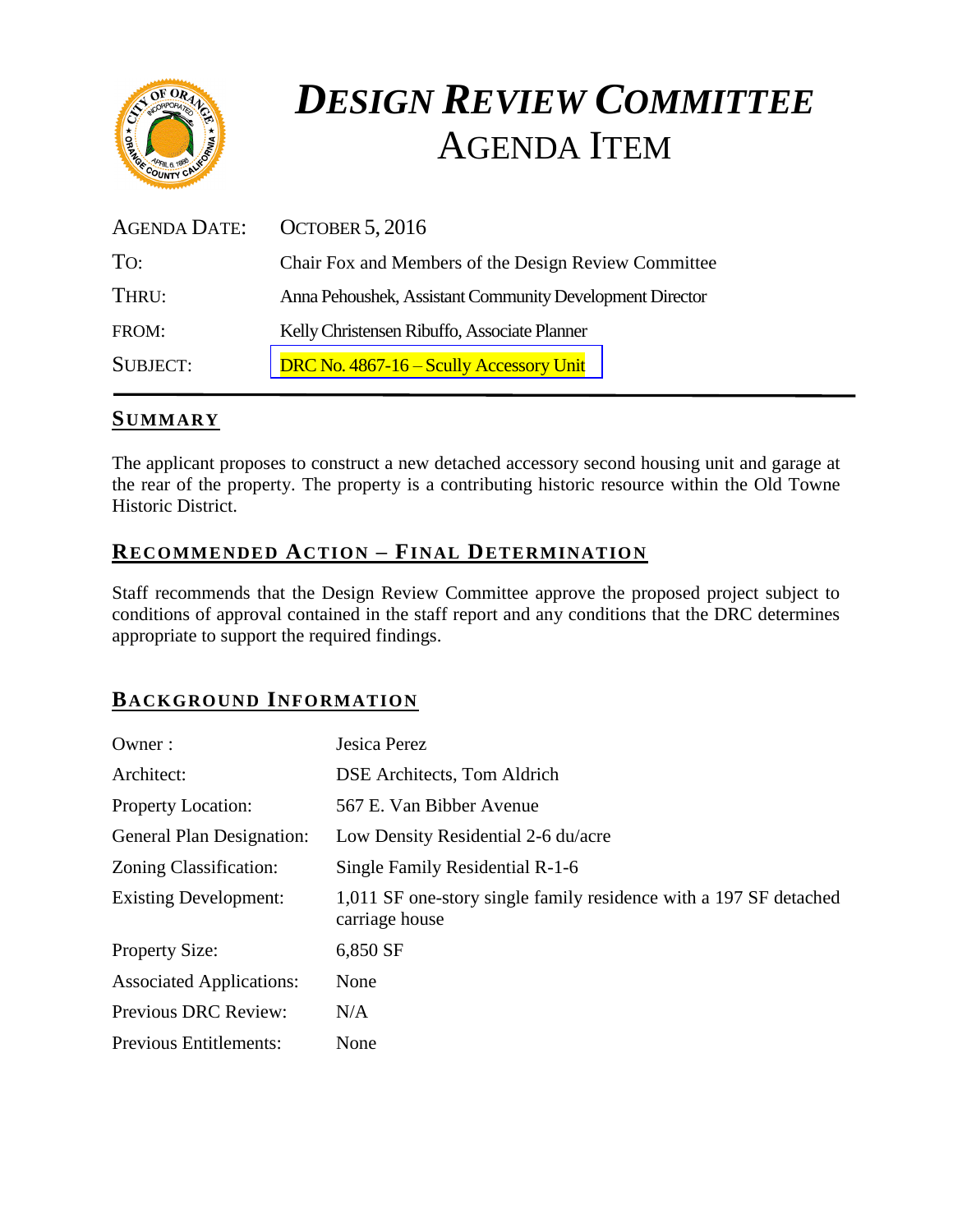*Design Review Committee Staff Report October 5, 2016 Page 2 of 7*

# **PUB LIC NOTICE**

No Public Notice was required for this project.

## **ENVIRONMENTAL REVIEW**

**Categorical Exemption:** The proposed project is categorically exempt from the provisions of the California Environmental Quality Act (CEQA) per State CEQA Section 15331 (Historic Resource Restoration/Rehabilitation.) The proposed modifications to the property are in conformance with the Secretary of the Interior's Standards for Rehabilitation, and will not result in any negative impacts to the historic integrity of the property.

# **PROJECT DESCRIP TION**

The applicant proposes to construct a new detached 640 SF accessory second housing unit with a single car enclosed garage. Design features of the new building include:

- Cross gable roof with composition shingle roofing
- $\bullet$  1/1 wood double hung windows
- Wood lap siding with 5" reveal
- Gable roof clerestory over main entrance

Proposed plans, including construction details, are included as Attachment 3 of this report. The accessory unit would have its primary access off the alley to the north of the property. No work is proposed to be undertaken to the main residence or carriage house.

The proposed work meets the development standards for the R-1-6 zoning district and OMC Section 17.14.050.A related to accessory second housing units.

# **EXISTING SITE**

The property is a contributing resource to the National Register-listed Old Towne Historic District. The one-story bungalow was constructed c. 1921. The house has a composition shingle roof, a front facing gable porch, narrow lap and stucco siding, and 1/1 sash windows. The property also includes a flat roof detached carriage house. According to the Sanborn Fire Insurance Maps, the carriage house was built prior to 1938.

Overall the property retains a low to moderate degree of historic integrity, having undergone several alterations over time, including:

 $\sim$   $\sim$  334 SF addition to the west side of the house, blocking access to the detached carriage house from Van Bibber Avenue. The addition was completed in 1979 (BP# 36451.)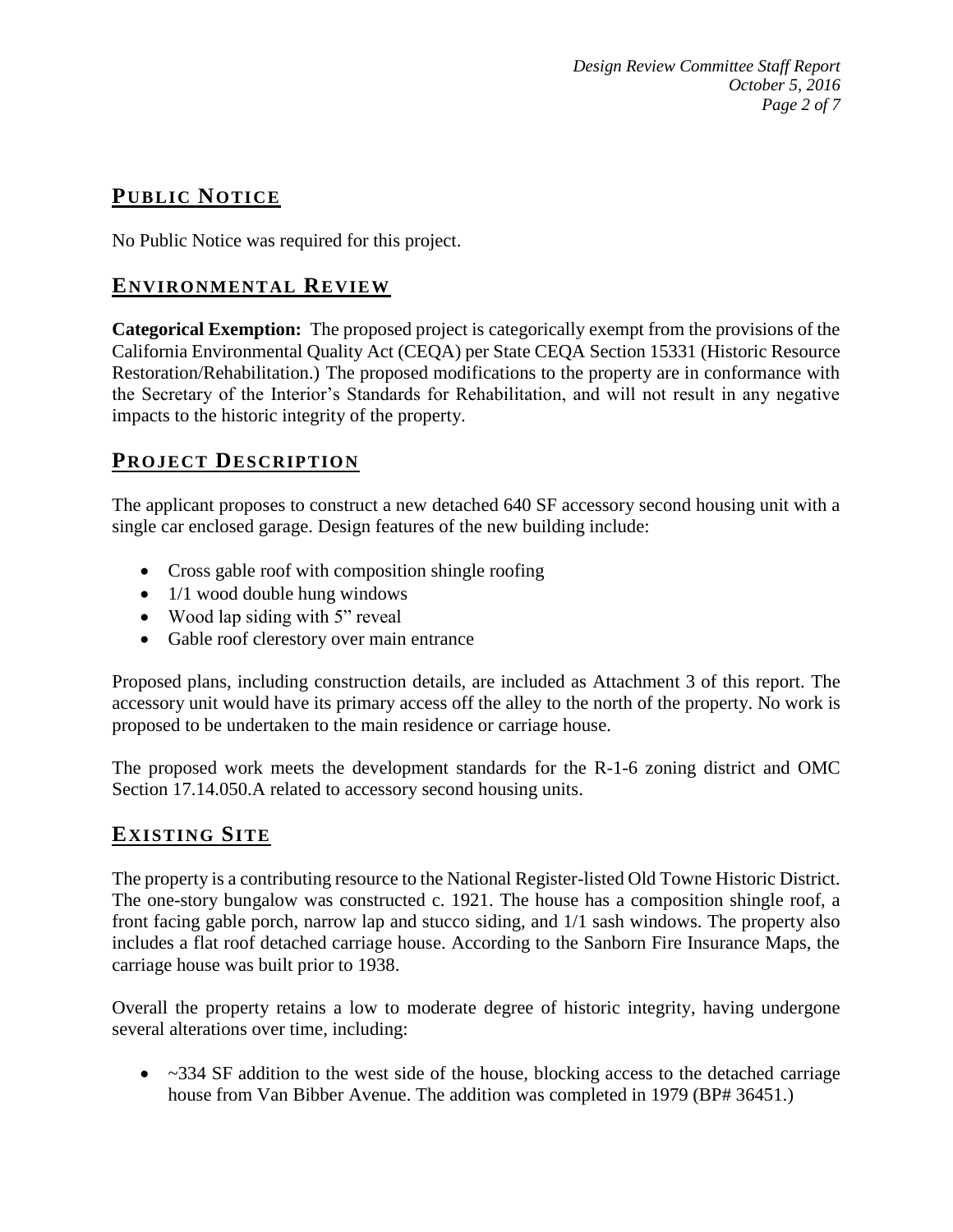- Siding on the sides and rear of the house has been covered in stucco. The date of this alteration is unknown.
- Porch columns have been replaced at least twice. The earliest replacement documented was prior to 1991, when the porch columns were replaced with decorative wrought iron columns. The DPR form for the property (Attachment 5) includes a photograph of the front elevation at that time. The alteration likely took place c1960s, when this style of column was popular. The current columns were added after 1991.
- Original front porch stoop has been replaced with a newer, shorter brick stoop. The date of this alteration is unknown.
- The window in the gable of the front porch has been replaced. The opening may have originally been a vent or another window. The date of this alteration is unknown, but the most recent alteration appears to date after 1991 based on the DPR form photograph.

Current photographs of the property are included at Attachment 4 of this report. The applicant and staff were not able to locate any historic photographs related to the property.

# **EXISTING AREA CONTEXT**

The subject property is located on the north side of the road mid-block on E. Van Bibber Avenue, between S. Shaffer Street and S. Harwood Street. The site is bordered in all cardinal directions by other properties in the R-1-6 zoning district. These properties are primarily single family residences. The surrounding area is within the southeast residential quadrant of the Old Towne Historic District.

# **EVALUATION CRITERIA**

Orange Municipal Code (OMC) Section 17.10.070 establishes the general criteria the DRC should use when reviewing the project. This section states the following:

The project shall have an internally consistent, integrated design theme, which is reflected in the following elements:

#### 1. **Architectural Features**.

- a. The architectural features shall reflect a similar design style or period.
- b. Creative building elements and identifying features should be used to create a high quality project with visual interest and an architectural style.

#### 2. **Landscape**.

- a. The type, size and location of landscape materials shall support the project's overall design concept.
- b. Landscaping shall not obstruct visibility of required addressing, nor shall it obstruct the vision of motorists or pedestrians in proximity to the site.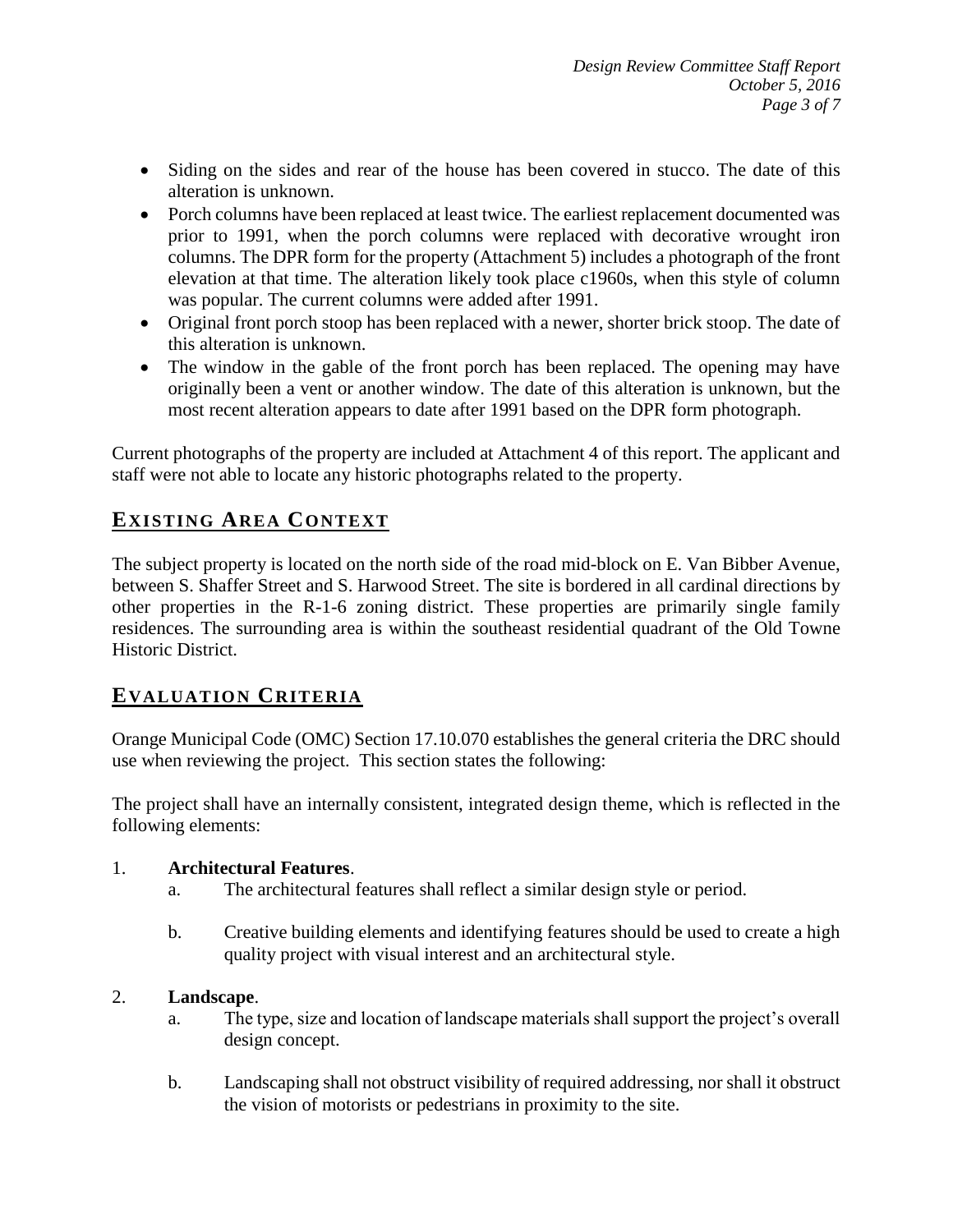- c. Landscape areas shall be provided in and around parking lots to break up the appearance of large expanses of hardscape.
- 3. **Signage**. All signage shall be compatible with the building(s) design, scale, colors, materials and lighting.
- 4. **Secondary Functional and Accessory Features**. Trash receptacles, storage and loading areas, transformers and mechanical equipment shall be screened in a manner, which is architecturally compatible with the principal building(s).

### **ANALY SIS/STATEMENT OF THE ISSUES**

Overall, staff has no issues with the proposed scope of work for this project and recommends the Design Review Committee accept the project as proposed. Analysis of the changes using the *Secretary of the Interior's Standards for Rehabilitation* is included below.

#### Issue 1: Compatibility of New Accessory Unit

The Old Towne Design Standards sets forth criteria for new construction within the residential quadrants of the historic district. Adopted as part of the Design Standards are the *Secretary of the Interior's Standards for Rehabilitation*, which constitute the best practice standard in historic preservation for evaluation of alterations, additions, and infill projects related to historic resources.

Standard #9 states that:

"New additions, exterior alterations, or related new construction will not destroy historic materials, features, and spatial relationships that characterize the property. The new work will be differentiated from the old and will be compatible with the historic materials, features, size, scale and proportion, and massing to protect the integrity of the property and its environment."

The proposed new construction is of an appropriate, mass, scale, and design so as to be compatible with the property on which it is being built. The overall height and size of the new building is smaller than that of the main residence, and set back against the rear property line, abutting the alley to the north. As such, the new accessory unit will not be visible from the front of the property, and will have no negative impact on the overall streetscape along Van Bibber Avenue. It has also been positioned so as not to block access to the existing carriage house, preserving the existing parking situation for the residence.

The design and materials for the new addition are also compatible with the existing residence. The new building is generally rectangular in shape with a cross gable roof reminiscent of the house. The applicant has also proposed wood lap siding, wood double hung windows, and composition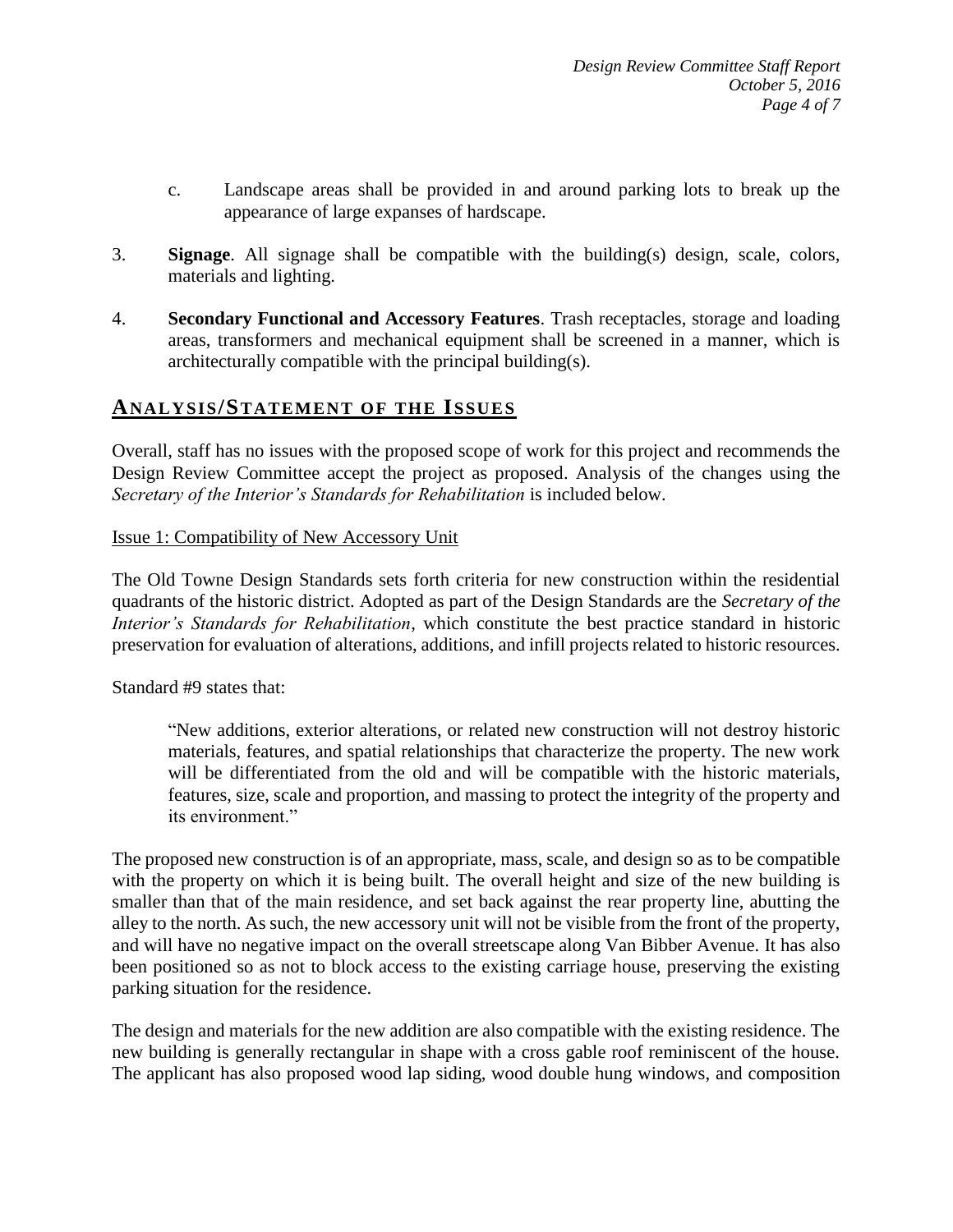shingle roofing, consistent with the material palette on the main residence and throughout the historic district in general.

Furthermore, Standard #10 states that:

"New additions and adjacent or related new construction will be undertaken in such a manner that, if removed in the future, the essential form and integrity of the historic property and its environment would be unimpaired."

The proposed new unit is completely detached from the existing residence and carriage house. Therefore there will be no physical impact to the property in its current configuration. If the building were to be removed in the future, the existing site plan layout of the property would be restored.

## **ADVISORY BOARD RECOMMENDATION**

This project was not required to be reviewed by any advisory boards.

### **STAFF RECOMMENDATION AND REQUIRED FINDINGS**

The courts define a "Finding" as a conclusion which describes the method of analysis decision makers utilize to make the final decision. A decision making body "makes a Finding," or draws a conclusion, through identifying evidence in the record (i.e., testimony, reports, environmental documents, etc.) and should not contain unsupported statements. The statements which support the Findings bridge the gap between the raw data and the ultimate decision, thereby showing the rational decision making process that took place. The "Findings" are, in essence, the ultimate conclusions which must be reached in order to approve (or recommend approval of) a project. The same holds true if denying a project; the decision making body must detail why it cannot make the Findings.

The Findings are applied as appropriate to each project.Below are the four findings that, as applicable, are used to determine whether a project meets the intent of the code related to design review and historic preservation guidelines:

*1. In the Old Towne Historic District, the proposed work conforms to the prescriptive standards and design criteria referenced and/or recommended by the DRC or other reviewing body for the project (OMC 17.10.070.G.1).*

The proposed project is in conformance with the Old Towne Design Standards. As discussed in the Analysis section of this staff report, the proposed design of the new accessory unit and garage is consistent with Standards # 9 and 10 of the *Secretary of the Interior's Standards for Rehabilitation*. The proposed new construction is of an appropriate, mass, scale, and design so as to be compatible with the property on which it is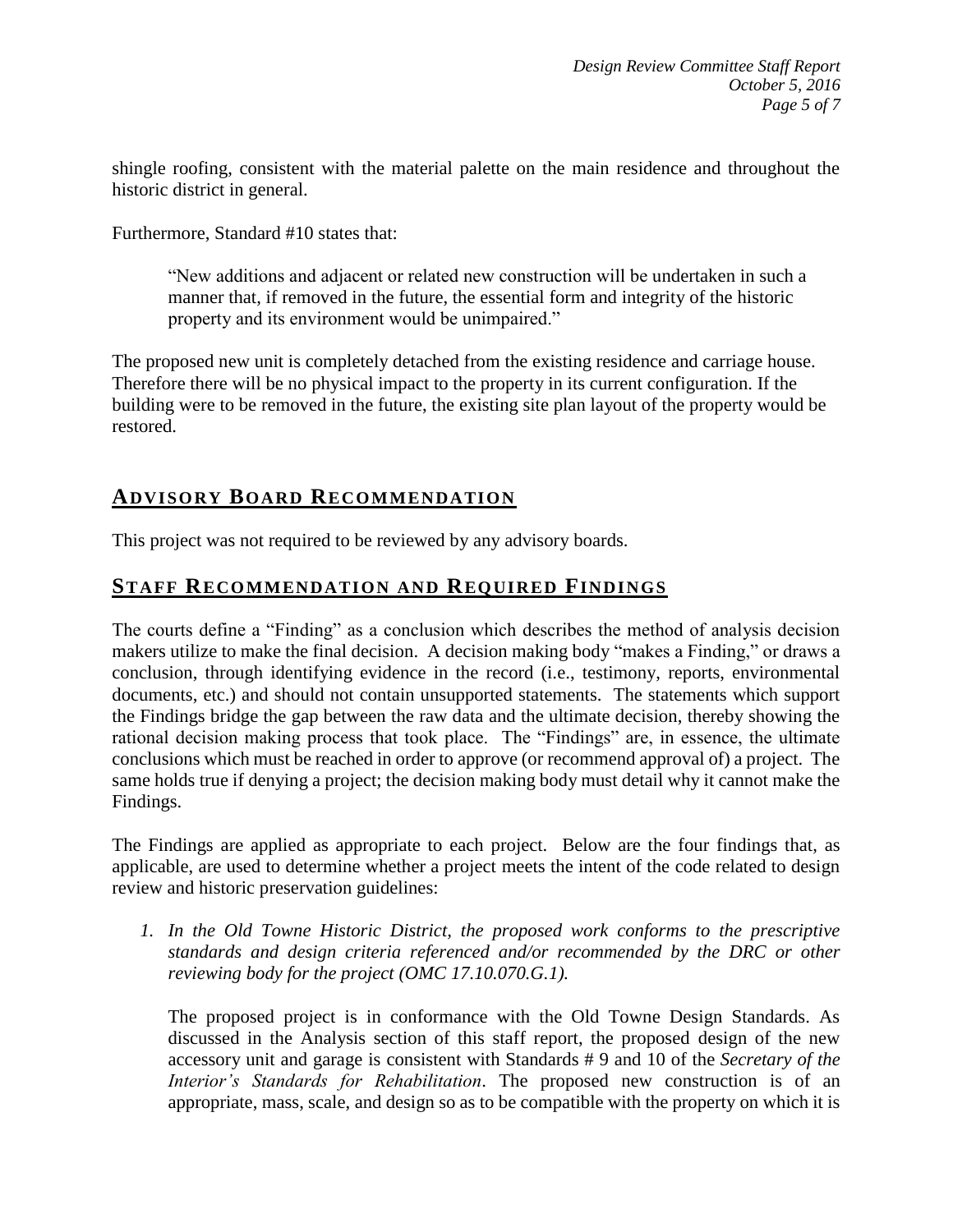being built. It will also not be visible from the front of the property, as the new building is shorter than the existing residence. As such, they will have no negative impact on the historic integrity of the property as a contributing historic resource, not to the overall streetscape along Van Bibber Avenue.

*2. In any National Register Historic District, the proposed work complies with the Secretary of the Interior's standards and guidelines (OMC 17.10.070.G.2).*

The project as proposed is consistent with the *Secretary of the Interior's Standards for Rehabilitation*, specifically Standards #9 and 10. The proposed new construction is of an appropriate, mass, scale, and design so as to be compatible with the property on which it is being built. It is also detached from the existing residence and garage, so if the building is demolished in the future the existing site plan of the property would be restored.

*3. The project design upholds community aesthetics through the use of an internally consistent, integrated design theme and is consistent with all adopted specific plans, applicable design standards, and their required findings (OMC 17.10.070.G.3).*

The proposed work conforms to the prescriptive standards set forth in the Old Towne Design Standards and Orange Municipal Code. The proposed detached accessory second housing unit is of a compatible scale, style and material with the existing residence, and will match aesthetically with the design of the property.

*4. For infill residential development, as specified in the City of Orange Infill Residential Design Guidelines, the new structure(s) or addition are compatible with the scale, massing, orientation, and articulation of the surrounding development and will preserve or enhance existing neighborhood character (OMC 17.10.070.G.4).*

The Infill Design Guidelines are not applicable to properties within the Old Towne Historic District.

# **RECOMMENDED CONDITIONS**

The approval of this project is subject to the following conditions:

1. This project is approved as a precise plan. All work shall conform in substance and be maintained in general conformance with plans and exhibits labeled as Attachment 3 (date stamped September 13, 2016), including modifications required by the conditions of approval, and as recommended for approval by the Design Review Committee. Any changes from the approved plans shall be subject to subsequent review and approval by the Design Review Committee.